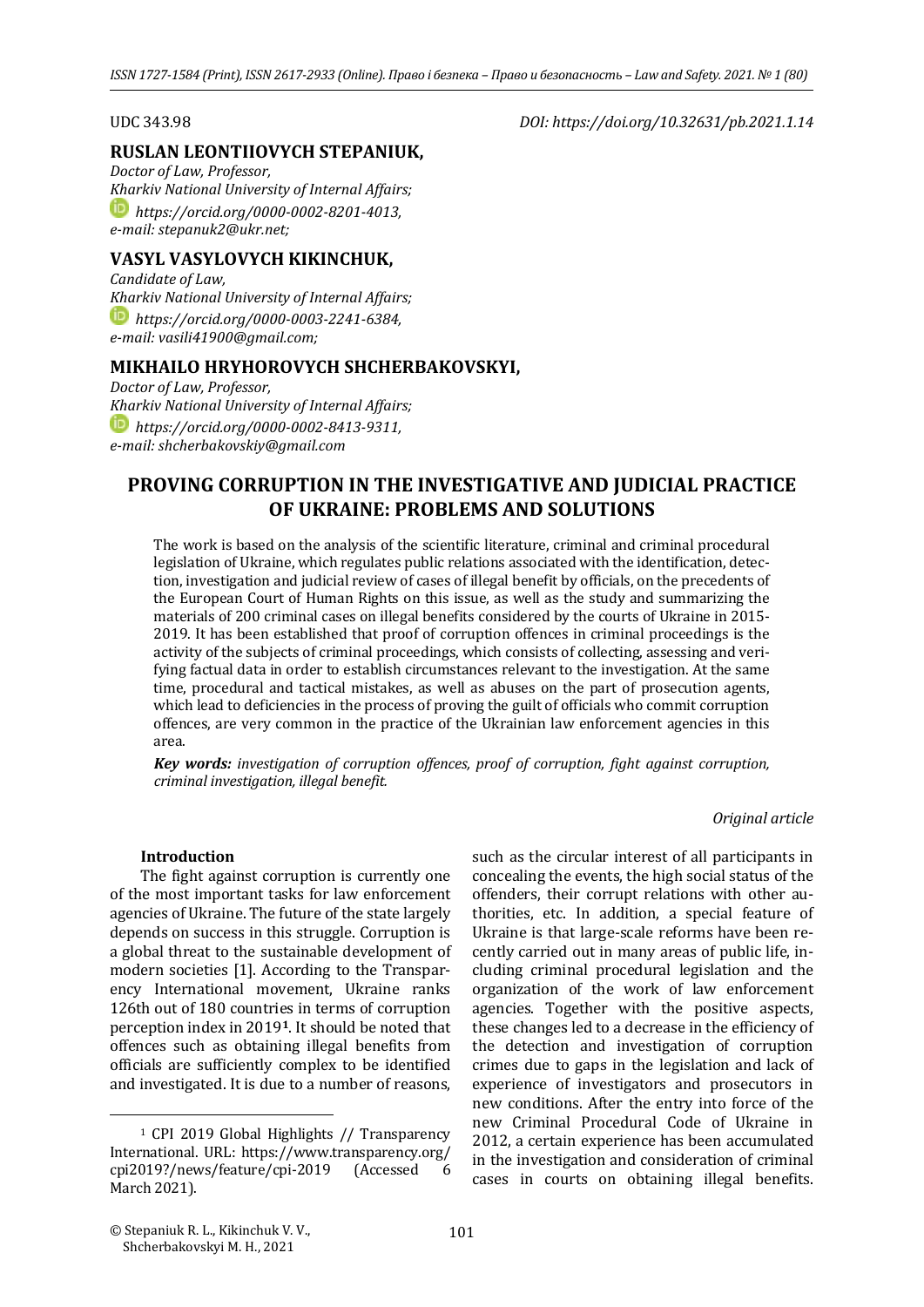However, there has been no detailed scientific analysis of the evidentiary problems in this category of cases since then and until now. Such an analysis has to develop suggestions aimed at formulating recommendations to address existing legislative gaps, as well as difficulties related to the organization of pre-trial investigations and the holding of public prosecutions in court.

#### **Theoretical framework**

The issues of evidence in criminal cases involving corruption offences are not sufficiently studied in Ukraine. In the modern period, the main attention was paid to the development of the content of the subject matter of evidence in criminal proceedings on corruption offenses [2], the improvement of the criminalistic methods of their investigation [3], the problems of organizing the initial stage of the investigation of obtaining illegal benefits by officials [4; 5]. Thus, it was possible to formulate recommendations on general issues of conducting a pre-trial investigation of corruption crimes, in particular, to systematize the circumstances to be proved, to reveal the lists of initial and subsequent investigative actions and tactical features of their conduction. However, the procedural and tactical irregularities and mistakes that, in the modern period, have occurred in the evidence of this category of cases and have made it impossible to solve the tasks of criminal proceedings have not been identified. Their reasons have not been established. Nevertheless, when prosecuting individuals for criminal corruption due to the severity of the possible punishment, it is especially important not to allow unfounded accusations, to excessively use coercive measures, to resort to provocations and falsifications. The success of the evidence in court also depends on the strict observance by the prosecution of the procedural rules at the pre-trial investigation stage.

*The purpose of the article* is to identify and reveal the problems of collecting, verifying and evaluating evidence in criminal proceedings on obtaining of illegal benefits by officials and to identify the ways to solve them.

#### **Methodology**

<span id="page-1-0"></span>We have studied the scientific literature on the problems of proving corruption, analyzed the criminal and criminal procedural legislation of Ukraine that regulates public relations associated with the identification, disclosure, investigation and judicial review of cases of obtaining illegal benefits by officials, as well as the precedents of the European Court of Human Rights on this issue. We also examined the materials of 200 criminal

cases heard by the courts of Ukraine in 2015–2019, where officials authorized to fulfill the functions of the state or local government were held liable for obtaining illegal benefits. The study of the materials of criminal proceedings was carried out in order to clarify the current state of affairs in the field of proving the guilt of the defendants, typical difficulties and mistakes made by the prosecution during the pre-trial investigation and the presentation of evidence in court.

Having studied the materials of criminal proceedings in cases of obtaining illegal benefit, we divided them into two groups of 100 cases: 1) cases where the accused pleaded guilty, the evidence was not investigated in court and/or an agreement between the prosecutor and the accused was approved; 2) cases where the accused did not plead guilty and the trial was conducted. At the same time, it was logical for the court to convict for the first category of cases. Then, as in 25 % of the cases of the second group, the sentence was acquittal. It is those cases, where the problems related to the shortcomings in the legal regulation of criminal and criminal procedural legislation, mistakes in law enforcement, organizational difficulties leading to a decrease in the effectiveness of the fight against corruption crimes were most clearly manifested.

#### **Results and discussion**

A corruption crime in Ukraine is the accept of a promise, offer or receipt of illegal benefit by an official that entails liability under the Art. 368 of the Criminal Code of Ukraine. In accordance with the Council of Europe Criminal Law Convention on Corruption, these actions are interpreted as **«a**ctive bribery of domestic public officials»**[1](#page-1-0)**. Pretrial investigation authorities during 2015–2019 initiated 3,475 criminal proceedings under this Article, where only 1,156 (33 %) were sent to the courts with indictments. In addition, it should be noted that a large number of such crimes remains undetected. According to criminologists, corruption crimes are characterized by the highest level of latency [6].

According to the Art. 91 of the Criminal Procedural Code of Ukraine, it is necessary to prove the time, place, method of obtaining illegal benefits in the course of an investigation of corruption crimes, to prove circumstances that confirm that money, valuables and other property were obtained as a result of a criminal offense and/or

<sup>1</sup> Criminal Law Convention on Corruption. Strasbourg, 27.I.1999 // Council of Europe. URL: https://rm.coe.int/168007f3f5 (Accessed 6 March 2021).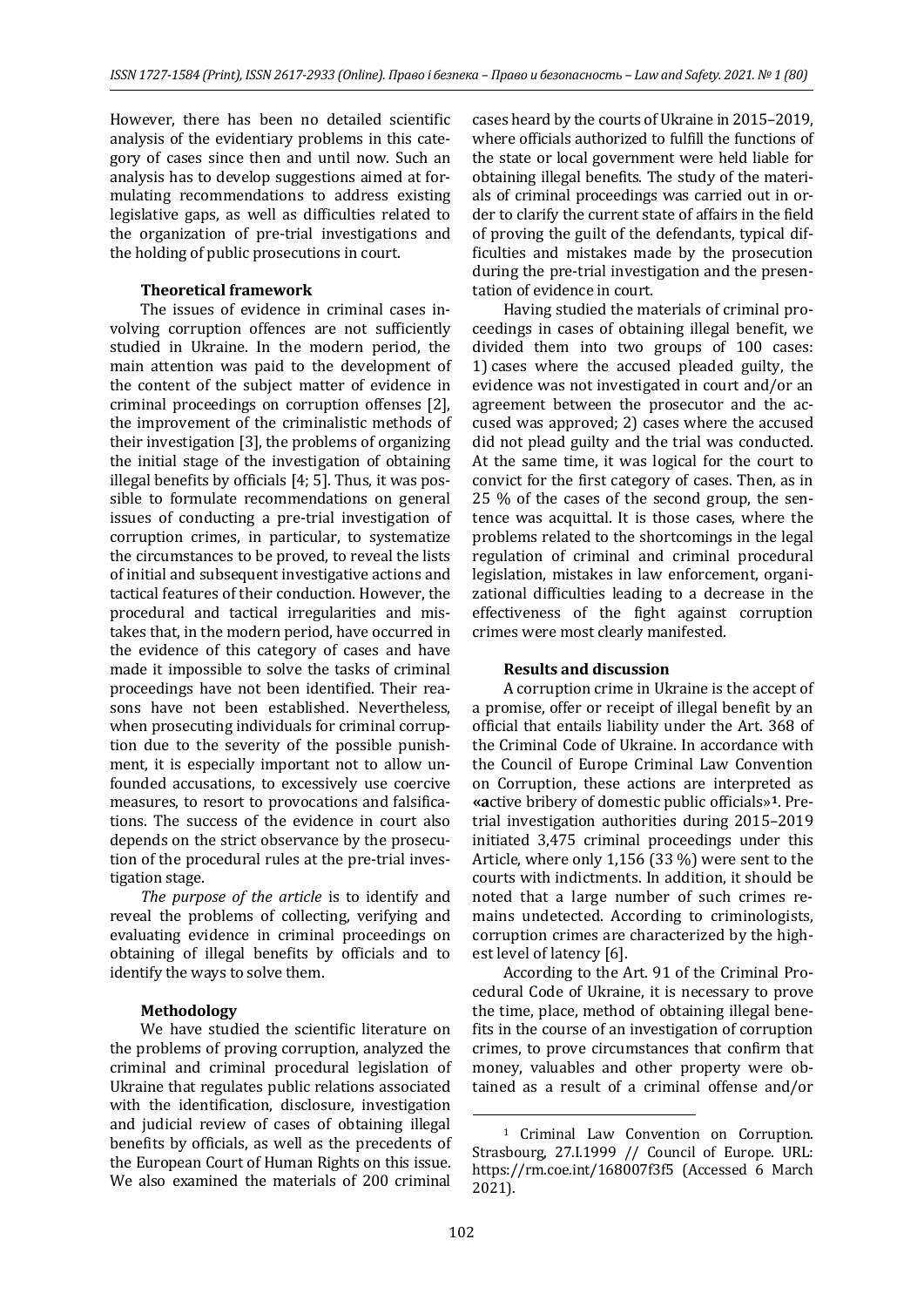were income from such property. The most important task is to establish that money, valuables and other property are obtained as a result of a corruption offense. Property according to the United Nations Convention may be tangible or intangible, movable or immovable, expressed in things or in rights, as well as legal documents or assets confirming ownership or interest in such assets**[1](#page-2-0)**.

Proving in corruption-related cases is difficult because both parties to the transaction do not often want the crime to be detected. Thus, in the course of the investigation, the main objective of proving is to establish the objective factual circumstances of the crime[2.](#page-2-1) The most frequently used and effective means of proving corruption crimes, such as accepting an offer, promise or obtaining illegal benefit by an official, are investigative (search) actions, which can be open or covert. They are carried out both separately and in combination (in the form of tactical operations). The comprehensive conduct of investigative actions is the most effective at the initial stage of the investigation, when the tasks of recording the circumstances of a criminal event and the involvement of certain individuals are solved. Moreover, it is necessary to highlight the monitoring of a person, thing or place, audio-video surveillance of a person or place, taking information from transport telecommunication networks, electronic information systems and monitoring the commission of a crime in the form of a special investigative experiment among the tacit investigative (search) actions. Besides, such open investigative actions like interrogation, crime scene search, examination of documents, examination, simultaneous interrogation of two or more already interrogated persons, person's identification, presentation of things for identification, investigative experiment, conducting forensic examinations are carried out as in this category of cases.

The procedure of proving includes a number of sequential stages: collecting (searching, detecting, recording), verifying and evaluating (relevance, admissibility, reliability) evidence in order to establish the circumstances of the crime.

A search at the first stage is carried out in the manner prescribed by law for evidence that characterizes the event of a corruption offense. The necessary information is contained, first of all, in the traces of a criminal event. Ideal traces are preserved in the memory of witnesses, suspects (accused) as representations of the circumstances of the commission of a corruption crime. Material traces include objects discovered during an investigative action, for example, money that is the object of illegal benefit, clothing or other items that were in the possession or use of the suspect and containing chemical substances that marked the object of illegal benefit.

The search for evidence is carried out by conducting investigative (search) and covert investigative (search) actions, demanding and obtaining things, documents, information, expert opinions, audit reports and acts of inspections, other procedural actions from government agencies, local authorities, enterprises, institutions and organizations, officials and individuals**[3](#page-2-2)**. In particular, it is possible to establish the location of tangible objects during the interrogation of witnesses, which may be physical evidence; to identify persons who are aware of the circumstances of the commission of a corruption crime, etc. In addition, the use of information obtained through confidential cooperation is an important mean of finding evidence. Such cooperation may involve, for example, a person who is an employee of an institution, where officials systematically commit corruption offenses. Thereafter, such a person, having knowledge of the circumstances, when the relevant offences were committed, in particular the persons who committed them (who commit them), the extent of the illegal benefit, etc., shall make it available to the pre-trial investigation authorities, which the latter use to locate and record evidence.

The result of a search is the discovery of evidence that is relevant to the circumstances of a corruption offence. Facts confirming the commission of a corruption crime, namely the subject of illegal benefit, witnesses, documents certifying the powers of an official (for example, orders of local and central executive authorities; charters of enterprises, institutions or organizations; employment contracts; orders for the appointment and determination of service duties; job descriptions, etc.), as well as reflecting the actions of an

<span id="page-2-0"></span><sup>1</sup> United Nations Convention against Corruption : General Assembly Resolution 58/4 of 31 October<br>2003 // United Nations. URL: https:// 2003 // United Nations. URL: https:// www.unodc.org/documents/brussels/UN\_Conventi on\_Against\_Corruption.pdf(Accessed 6 March 2021).

<span id="page-2-2"></span><span id="page-2-1"></span><sup>2</sup> Corruption. A Glossary of International Criminal Standards // OECD. URL: http://www.oecd.org/ corruption/anti-bribery/39532693.pdf (Accessed 6 March 2021).

<sup>3</sup> Кримінальний процесуальний кодекс України : Закон України від 13.04.2012 № 4651-VI // База даних «Законодавство України» / Верховна Рада України. URL: https://zakon.rada.gov.ua/ laws/show/4651-17 (Accessed 6 March 2021).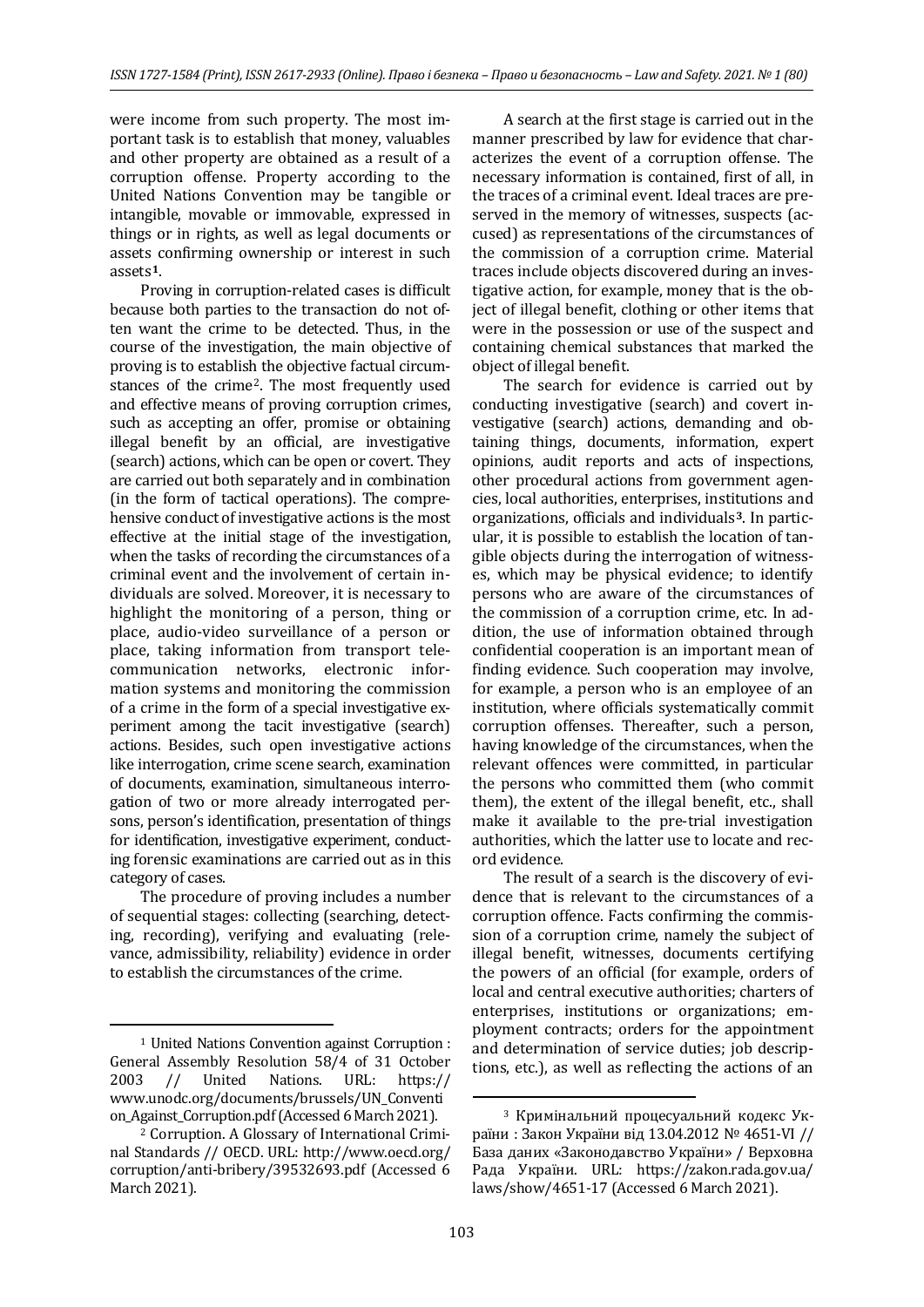official, performed in the interests of other persons for a fee.

The final form of collecting evidence in criminal proceedings on corruption offenses is the recording of evidence in the procedural form prescribed by law. It should be noted that in cases of this category it is extremely important to properly record the fact of the commission of a corruption act (receipt, provision of illegal benefit, agreement of the participants on the subject of illegal benefit, its amount, etc.). It is possible through the use of technical means of video recording, since it is impossible to reflect all the actual circumstances of the commission of a corruption crime in the minutes of investigative and covert investigative (search) actions (for example, nodding to an official who thus accepts an offer or a promise of illegal benefit).

The recording of factual circumstances in criminal cases of corruption crimes has features. Prior to transferring the item of illegal benefit to the official, the item is inspected, its individual characteristics are recorded in the minutes (for example, the money indicates the series, banknote number, nominal value), a photo image of the item is attached to the inspection report. During this investigative action, funds are marked with a chemical substance, a sample of which is attached to the materials of criminal proceedings for the purpose of further expert research. It is also important to properly equip the subject who will transfer the money with the technical means of covert audio and video recordings, with the help of which it will be possible to record all the circumstances of the commission of a corruption crime. The noted recording is usually carried out by the applicant, that is, by a person who does not have special skills in its implementation. Therefore, an important point is to instruct the applicant about the minimum and maximum distance that he must be at the time of documenting the receipt of illegal benefits, the necessary illumination of the room, blocking noise interference in order to completely record the conversation, record additional information by which you can determine the time and place of the corruption crime, etc. Recording should be carried out in such a way that subsequently it is easy to identify<br>participants. Properly carrying out these carrying out measures will establish the circumstances of the commission of a corruption crime and bring the perpetrators to justice.

Evaluation of obtained evidence includes the establishment of their relevance (information refers to the crime), admissibility (evidence obtained by legal means) and reliability (information is true), which are closely interrelated.

However, the relevance and admissibility of evidence does not predetermine its reliability, since in some cases the evidence may be unreliable due to the presence of certain facts or circumstances, for example, the interest of witnesses, accused persons, and other persons in the results of criminal proceedings (a witness who was in hostile relations with the suspect, testified that he had seen the latter receiving the object of illegal benefit), incompetence, dishonesty of the investigator (during the examination the investigator could use improper packing of money, did not record the series and numbers of banknotes), etc.

Relative, admissible and reliable evidence from the sufficiency of evidence, which characterizes a certain set of them. Accordingly, each evidence should be objectively related to other evidence, since all of them are the result of a criminal offense, and their various circumstances are reflected in them. So, if there is only one testimony of a witness in criminal proceedings, who saw the fact of transferring funds, or a victim who claims that there was a fact of extortion of illegal benefit in relation to him, then this information without corroborating with other evidence, holding the officer criminally liable cannot be sufficiently substantiated. The guilt of a suspect (accused) can be proved only if there is a body of evidence confirming the commission of a corruption crime: the victim's testimony of extortion by an official; testimony of witnesses about the existence of an object of illegal benefit, videos recording the circumstances of the transfer of the object of illegal benefit; material evidence – the subject of illegal benefit, the clothes of the suspect, where the chemical substance marking the money is contained; the conclusion of the examination of audio and video materials confirming that the voice belongs to the suspect and excluding the editing of the recording; conclusion of the examination of special chemicals on the same chemical composition of the substance in cash (illegal benefit), clothes of the suspect (accused), rinses from his hands and a sample of the substance left in advance, etc.

One of the common forms of verification of evidence in most corruption crimes is the interrogation of witnesses who were present at the discovery and examination of the subject of illegal benefit. The testimonies of these persons verify the conformity of the minutes of the investigative (search) action, during which they were present as witnesses, to the actual circumstances of its conduct. Also, in order to verify the circumstances of the commission of a corruption crime and eliminate disagreements in the testimony, to obtain truthful testimonies and to find out the reasons for the disagreements, two or more already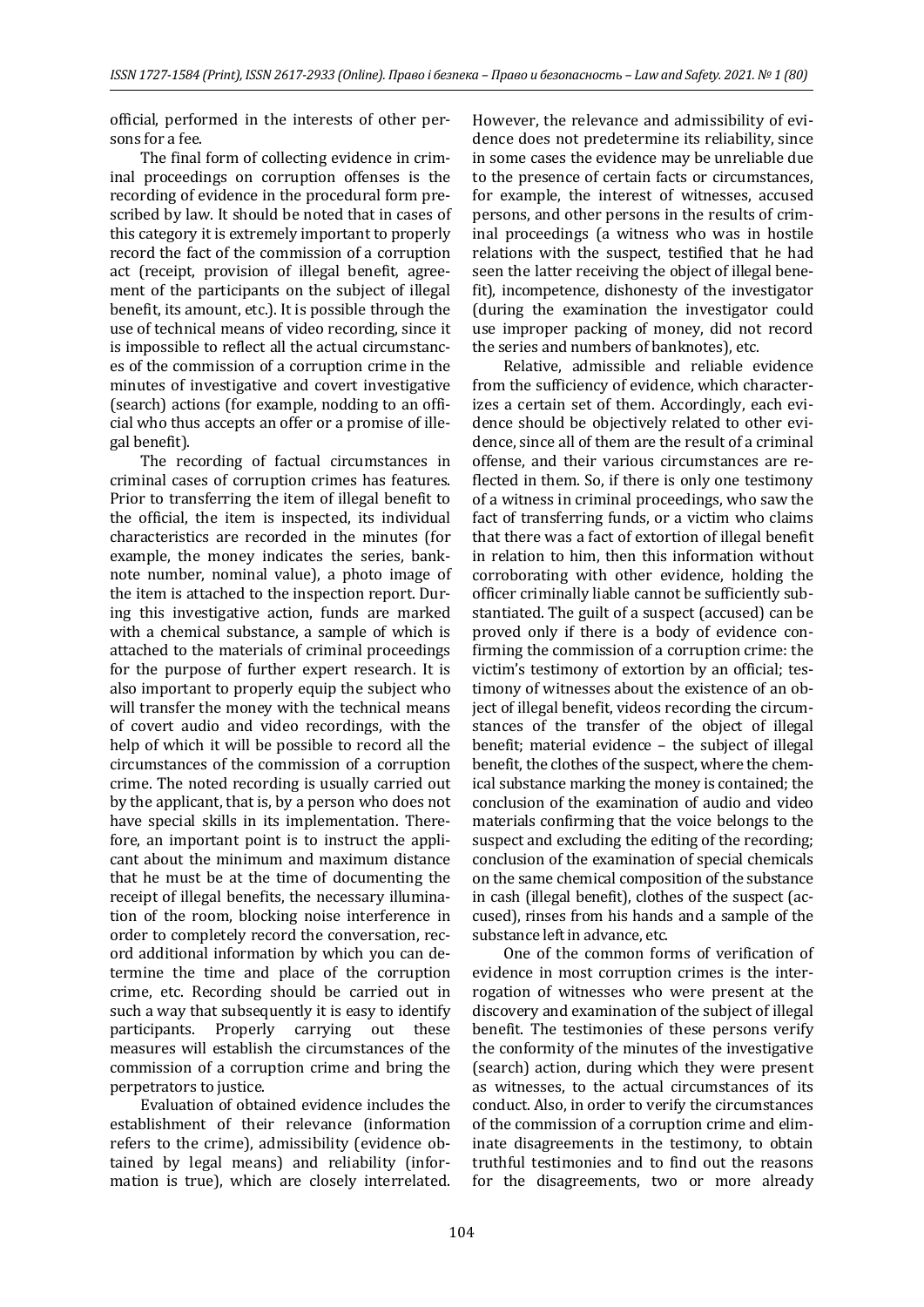interrogated persons are simultaneously interrogated and an investigation experiment.

As a result of studying the materials of criminal proceedings on illegal benefit, we can highlight the most common mistakes made by the prosecution. Typical examples of procedural mistakes are:

• conducting investigative (search) actions before entering information into the Unified Register of Pre-trial Investigations (violation of the Art. 214 of the Criminal Procedural Code of Ukraine);

• the adoption of a deliberately false report of a corruption crime and the inclusion of false information in the Unified Register of Pre-trial Investigations;

• violation of the rules for detaining a suspect and improper explanation of the rights of a detainee (the Art. 208 of the Criminal Procedural Code of Ukraine);

• providing materials (minutes with attachments of audio and video records, copies of documents, etc.) as evidence, where there is no evidence related to the evidence (violation of the Art. 84 of the Criminal Procedural Code of Ukraine);

• the use of materials, where there are contradictions between the information recorded in the minutes and audio and video recordings (violation of the Articles 104, 105 of the Criminal Procedural Code of Ukraine);

• inclusion of the minutes of interrogation of a witness in the list of evidence who was later recognized as a suspect (violation of the Art. 87 of the Criminal Procedural Code of Ukraine);

• inconsistencies in the dates and place of preparation of the procedural documents (the Art. 104 of the Criminal Procedural Code of Ukraine);

• lack of appendices to the minutes of covert investigative (search) actions (the Art. 252 of the Criminal Procedural Code of Ukraine);

<span id="page-4-0"></span>• conducting an inspection of the scene of the incident instead of a search, or unreasonably conducting a search without determining an investigating judge (violation of the Articles 234, 237 of the Criminal Procedural Code of Ukraine);

<span id="page-4-1"></span>• violation of the rules of jurisdiction (the Art. 216 of the Criminal Procedural Code of Ukraine).

The noted significant procedural violations entail the restriction of the rights of the suspect, enable the defense to deny the fact of a corruption offense or the guilt of the suspect, and the court to reject the materials collected at the pre-trial investigation as unacceptable evidence.

Tactical and organizational mistakes of investigative (search) actions include:

• the lack of a detailed description of the subject of illegal benefit in the inspection and search minutes, which does not allow to precisely establish this subject by individual characteristics;

• the use of low-quality equipment or the presence of significant interference with audio and video recordings at the time of monitoring the commission of a crime, which does not allow the use of records to identify participants in the transaction;

• untimely or poor-quality preparation for inspection or search, which does not allow to quickly detect material traces of a crime.

These shortcomings do not make it possible to reliably establish certain circumstances of a corruption crime.

In addition to the above, a number of procedural mistakes of proving require more detailed explanations due to their widespread use, the need to eliminate, develop a clear and unambiguous position aimed at the formation of unified approaches in law enforcement practice.

1. Violation by the prosecution party of the procedure established by the criminal procedural law for initiating pre-trial investigation materials to the defense party**[1](#page-4-0)**. This mistake is very common, and currently the courts of Ukraine have issued many sentences, where the materials of covert investigative (search) actions were recognized as unacceptable evidence due to the refusal of investigators and prosecutors to provide access to them to the defense before sending the criminal case to court. The refusal of the prosecution to declassify not only directly the minutes of covert investigative (search) actions, but also the documents that served as the basis for their conduction, is interpreted as a significant violation of the suspect's rights to defense and a fair trial [7]. It is justified in the decisions of domestic courts, taking into account the practice of the European Court of Human Rights**[2](#page-4-1)**.

 $1$  Там само.

<sup>2</sup> Case of Edwards and Lewis v. the United Kingdom (Applications nos. [39647/98](https://hudoc.echr.coe.int/eng#%7B%22appno%22:%5B%2239647/98%22%5D%7D) and [40461/](https://hudoc.echr.coe.int/eng#%7B%22appno%22:%5B%2240461/98%22%5D%7D) [98](https://hudoc.echr.coe.int/eng#%7B%22appno%22:%5B%2240461/98%22%5D%7D)) // HUDOS. URL: http://hudoc.echr.coe.int/ fre?i=001-67226 (Accessed 6 March 2021); Case of Jasper v. the United Kingdom (Application no. 27052/95) // HUDOS. URL: http://hudoc.echr.coe.int/ eng?i=001-58495 (Accessed 6 March 2021); Case of Ramanauskas v. Lithuania (Application no. 74420/ 01) // HUDOS. URL: http://hudoc.echr.coe.int/ eng?i=001-84935 (Accessed 6 March 2021); Case of Bannikova v. Russia (Application no. 18757/06) // HUDOS. URL: http://hudoc.echr.coe.int/eng?i=001- 101589 (Accessed 6 March 2021).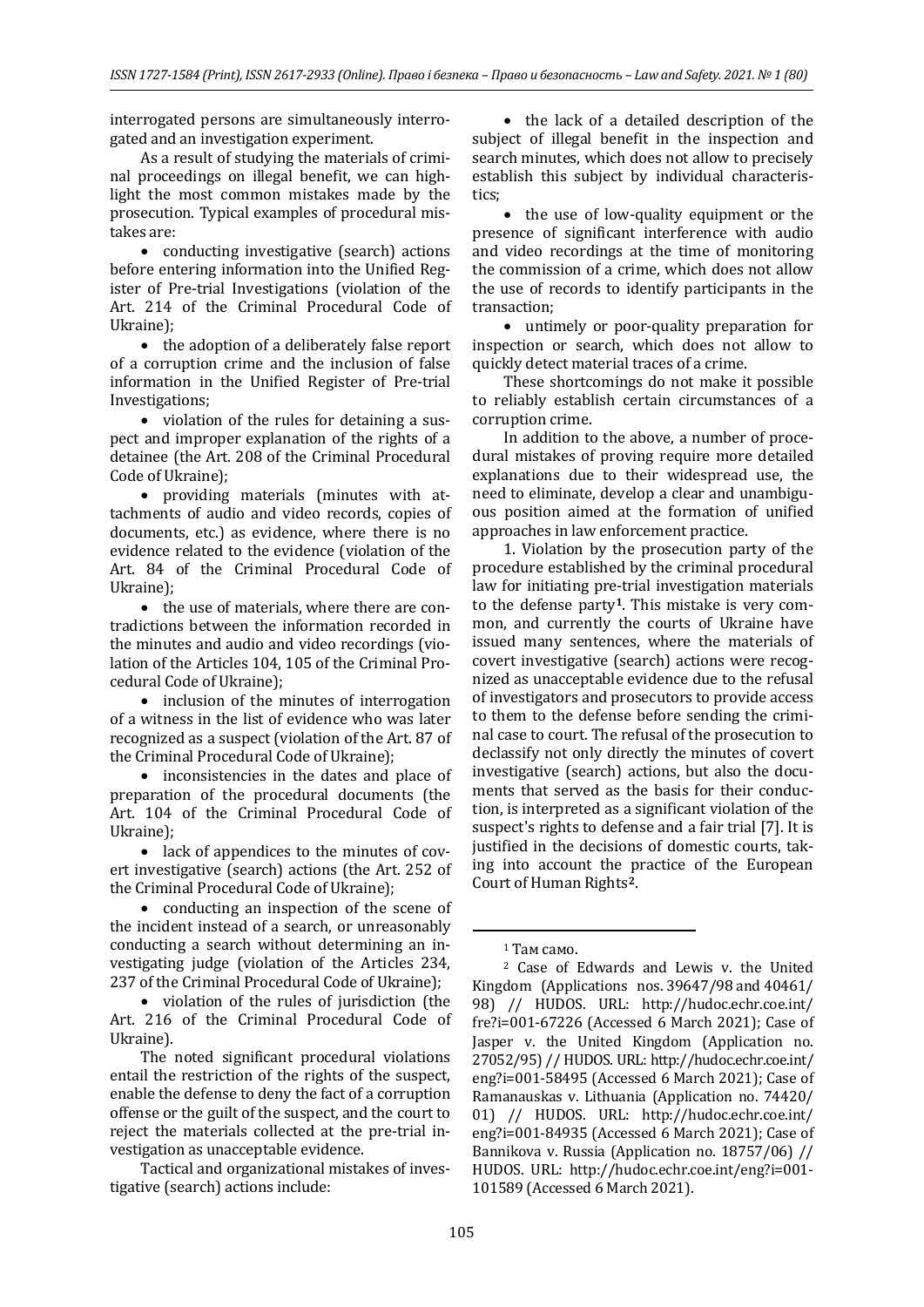2. Violation by the prosecution of the procedure for obtaining permission to conduct covert investigative (search) actions. In accordance with Part 2 of the Art. 246 of the Criminal Procedural Code of Ukraine, the majority of covert investigative (search) actions can be carried out only in cases of serious or especially serious crimes. The receipt of illegal benefits without qualified features is a moderate offense<sup>1</sup>. However, in investigative practice, there are often cases when law enforcement agencies in order to record the circumstances of a crime unreasonably begin an investigation on the grounds of a more serious crime and carry out covert investigative (search) actions. Subsequently, the courts recognize the obtained evidence as unacceptable.

3. Violation of the requirements of the procedural legislation and organizational mistakes made by the prosecution when monitoring the commission of a crime (the Art. 271 of the Criminal Procedural Code of Ukraine), audio, video control of a person (the Art. 260 of the Criminal Procedural Code of Ukraine) or place (the Art. 270 of the Criminal Procedural Code Ukraine). These covert investigative (search) actions are most important for proving illegal benefit. However, among the reasons for the failure of the prosecution in criminal cases, there are examples of carrying out these actions without legal grounds (without the consent of the investigator with the prosecutor or the permission of the investigating judge), the facts of the lack of minutes or gross procedural mistakes in compiling them.

The above investigative mistakes are unlawful or unreasonable acts that do not contain features of a criminal offense [8]. It is necessary to distinguish the abuses of operative officers, investigators and prosecutors from investigative mistakes, which are deliberate offenses that occur during the investigation of corruption crimes. These actions are manifested in obtaining evidence of illegal benefit by incitement by law en-

forcement officials and/or their secret agents. These actions are the provocation [9] and entail criminal liability in accordance with the Art. 370 of the Criminal Code of Ukraine, and the evidence obtained under such conditions is recognized by the court as unacceptable evidence. Such court decisions meet the criteria developed in the practice of the European Court of Human Rights2.

### **Conclusions**

Based on the study, it should be concluded that evidence in criminal proceedings about corruption offenses is the activity of the subjects of the criminal process, which consists of collecting (searching, identifying and recording), assessment (relevance, admissibility, reliability of an evidence and sufficiency of its totality) and verification (obtaining new information to verify already obtained evidence) of evidence to establish circumstances relevant to the pre-trial investigation and the court hearing of this category of cases.

Procedural and tactical mistakes, as well as abuses by representatives of the prosecution (operative officers, investigators, prosecutors), which lead to gaps in the process of proving the guilt of officials committing corruption crimes are very common in the practice of Ukrainian law enforcement agencies in this area. Most of these violations are associated with the organization and conduction of covert investigative (search) actions. The reasons for these mistakes are lack of knowledge or misunderstanding by investigators and prosecutors of the requirements of criminal procedural legislation, the lack of their experience in applying new material and procedural rules, insufficient tactical recommendations for conducting tacit investigative (search) actions and the lack of a single judicial practice on controversial issues. In some cases, there are deliberate violations of the law with the aim to identify corrupt officials through incitement by law enforcement officials and / or their secret agents.

#### **List of References**

[1](#page-5-0). Mukhaev R., Prokopenko E. Corruption<sup>1</sup> as a global<sup>[2](#page-5-1)</sup> threat to sustainable development: a view from Russia. *Amazonia Investiga*. 2019. No. 9 (25). Pp. 160–175. URL: https://amazoniainvestiga.info/index.php/ amazonia/article/view/1041 (Accessed 6 March 2021).

2. Льозний О. А. Збирання доказів як елемент процесу доказування у кримінальному процесі України. *Науковий вісник публічного та приватного права*. 2017. Вип. 6, т. 4. С. 122–127.

<span id="page-5-0"></span><sup>1</sup> Кримінальний кодекс України : Закон України від 05.04.2001 № 2341-III // БД «Законодавство України» / ВР України. URL: https://zakon.rada.gov.ua/laws/show/2341-14 (Accessed 6 March 2021).

<span id="page-5-1"></span><sup>2</sup> Case of Teixeira de Castro v. Portugal (44/1997/828/1034) // HUDOS. URL: http://hudoc.echr.coe.int/ eng?i=001-58193 (Accessed 6 March 2021); Case of Ramanauskas v. Lithuania (Application no. 74420/01) // HUDOS. URL: http://hudoc.echr.coe.int/eng?i=001-84935 (Accessed 6 March 2021).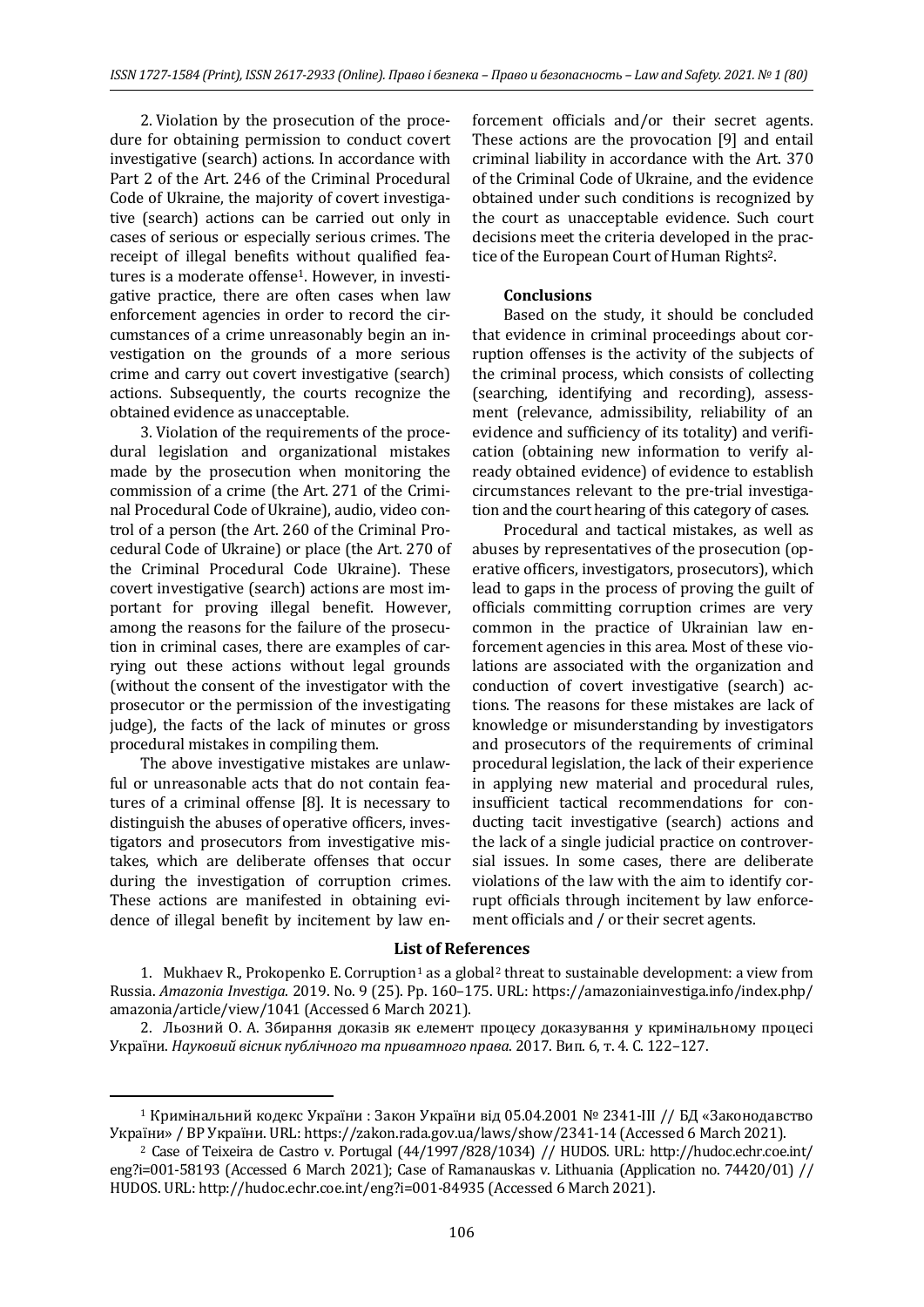3. Кимлик Н. В., Кимлик Р. В. Розслідування злочинів, пов'язаних із корупцією. *Міжнародний юридичний вісник*. 2014. Вип. 1. С. 102–107. URL: http://nbuv.gov.ua/j-pdf/muvnudp\_2014\_1\_18.pdf (Accessed 6 March 2021).

4. Чернявський С. С. Особливості розслідування одержання прийняття пропозиції, обіцянки або одержання неправомірної вигоди службовою особою. *Вісник кримінального судочинства*. 2015. № 1. С. 223–229.

5. Oliynyk S. The initial stage of the investigation is the acceptance of an offer, promise or receipt of an illegal benefit by an official. *Visegrad Journal on Human Rights*. 2015. Vol. 5/1. Pp. 95–100.

6. Шостко О. Ю. Стан і тенденції виявлення кримінальних корупційних правопорушень в Україні. *Проблеми законності*. 2018. № 141. С. 175–184.

7. Shcherbakovskyi M., Stepaniuk R., Kikinchuk V., Oderiy O., Svyrydova L. Evidentiary problems in the investigation of corruption crimes in Ukraine. *Amazonia Investiga*. 2020. No. 9 (32). Pp. 117–124. DOI: https://doi.org/10.34069/AI/2020.32.08.12.

8. Назаров А. Д. Следственные ошибки в досудебных стадиях уголовного процесса : учеб. пособие. Красноярск : Красноярск. гос. ун-т, 2000. 256 с.

9. Ashworth A. J. The Doctrine of Provocation. *The Cambridge Law Journal.* 1976. Vol. 35, No. 2. Pp. 292–320.

*Came to the Editorial Board 11 March 2021*

## **СТЕПАНЮК Р. Л., КИКИНЧУК В. В., ЩЕРБАКОВСКИЙ М. Г. ДОКАЗЫВАНИЕ КОРРУПЦИИ В СЛЕДСТВЕННОЙ И СУДЕБНОЙ ПРАКТИКЕ УКРАИНЫ: ПРОБЛЕМЫ И ПУТИ РЕШЕНИЯ**

Проанализированы научная литература, уголовное и уголовное процессуальное законодательство Украины, регулирующее общественные отношения, связанные с выявлением, раскрытием, расследованием и судебным рассмотрением дел о получении неправомерной выгоды должностными лицами, прецеденты Европейского суда по правам человека, а также изучены и обобщены материалы 200 уголовных дел о получении неправомерной выгоды, рассмотренные судами Украины в 2015–2019 гг. Установлено, что доказывание в уголовных производствах о коррупционных преступлениях является деятельностью субъектов уголовного производства, заключающейся в собирании, оценке и проверке фактических данных для установления обстоятельств, имеющих значение для расследования. При этом в практике правоохранительных органов Украины в этой сфере весьма распространенными являются процессуальные и тактические ошибки, а также злоупотребления со стороны представителей стороны обвинения, которые приводят к пробелам в процессе доказывания вины должностных лиц, совершающих коррупционные преступления.

*Ключевые слова: расследование коррупционных преступлений, доказывание коррупции, борьба с коррупцией, уголовное расследование, неправомерная выгода.*

# **СТЕПАНЮК Р. Л., КІКІНЧУК В. В., ЩЕРБАКОВСЬКИЙ М. Г. ДОКАЗУВАННЯ КОРУПЦІЇ У СЛІДЧІЙ І СУДОВІЙ ПРАКТИЦІ УКРАЇНИ: ПРОБЛЕМИ ТА ШЛЯХИ ВИРІШЕННЯ**

В Україні на сьогодні боротьба з корупцією є одним з основних завдань правоохоронних органів, оскільки рівень поширення цього негативного явища залишається настільки високим, що загрожує розвитку держави. При цьому одержання неправомірної вигоди посадовими особами належить до найбільш складних для виявлення та розслідування корупційних злочинів. Крім того, в Україні в останні роки проходять кардинальні реформи в галузі правового регулювання кримінального правосуддя й організації роботи правоохоронних органів. У таких умовах виникли проблеми із проведенням досудового розслідування у справах про корупційні злочини, що обумовлює необхідність виявлення причин цих проблем, їх аналізу й узагальнення з метою напрацювання рекомендацій щодо поліпшення якості роботи слідчих і прокурорів під час збирання, перевірки й оцінки доказів у кримінальному провадженні.

Проаналізовано наукову літературу, кримінальне та кримінальне процесуальне законодавство України, що регулює суспільні відносини, пов'язані з виявленням, розкриттям, розслідуванням і судовим розглядом справ про одержання неправомірної вигоди посадовими особами, прецеденти Європейського суду з прав людини, а також вивчено й узагальнено матеріали 200 кримінальних справ про одержання неправомірної вигоди, розглянутих судами України у 2015–2019 рр.